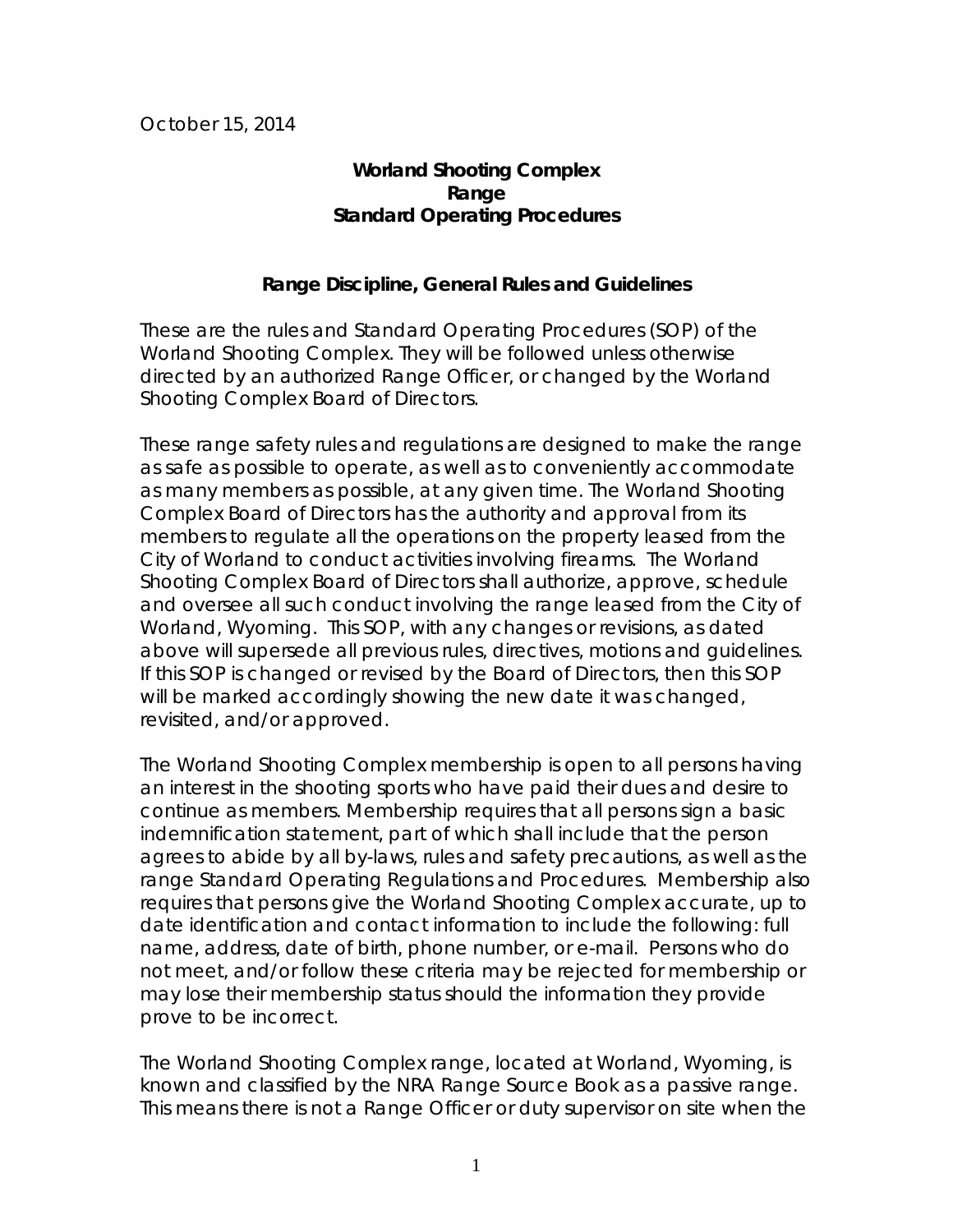range is open. In addition to the safety rules and precautions listed in this guide, the club will use the appropriate rules and guidelines from the following shooting organizations and authorities: The National Rifle Association, Civilian Marksmanship Program. Single Action Shooting Society, Amateur Trap Association, National Sporting Clays Association, National Skeet Shooting Association, National 4-H Shooting Sports, National Muzzle Loading Rifle Association's Rules, International Practical Shooting Confederation, International Defensive Pistol Association, National Congress of Old West Shooters, National Shooting Sports Manual, any other nationally recognized shooting sports authority when such said activities are being conducted on the ranges.

With the exception of organized tournaments, or the clubs approved activities and events, the use of the range is restricted to members holding a range membership. Of course, all members may bring guests to the range. The authorized guest must stay with the member at all times. Members are responsible for the conduct of their guest. Members may bring their pets, and other animals to the range (i e Horses). All children and animals must be under supervision at all times and are not allowed to move around at will.

For all shooting and shooting sports activities involving members, the club normally gives the highest priority to youth and women's programs and events. Most all other activity and events will be scheduled on a first come, first served basis.

When shooting on the range, a junior (under 18) must be supervised by an adult supervisor, or parent, who is a member.

The range is open from sun up to sun down. No shooting will be done at night unless approved by the Board of Directors. Should the range be closed for events or other reasons, the Board will try to notify the members with newsletters or other means of information media or mail.

The gate to the range will remain locked. Members will ensure that they lock the gate "both" after entering the range, and again after leaving the range. The only exceptions to this are when the Board of Directors have scheduled and approved the various shooting activities, tournaments and matches. This is including but is not limited to the following: weekly trap and skeet shoots, 4-H activities, CMP and NRA matches, and basically any event or activity that the general public or non-members may take part. In these cases, the gate can remain open for the duration of the event/activity.

Safety glasses and hearing protection are mandatory when on the range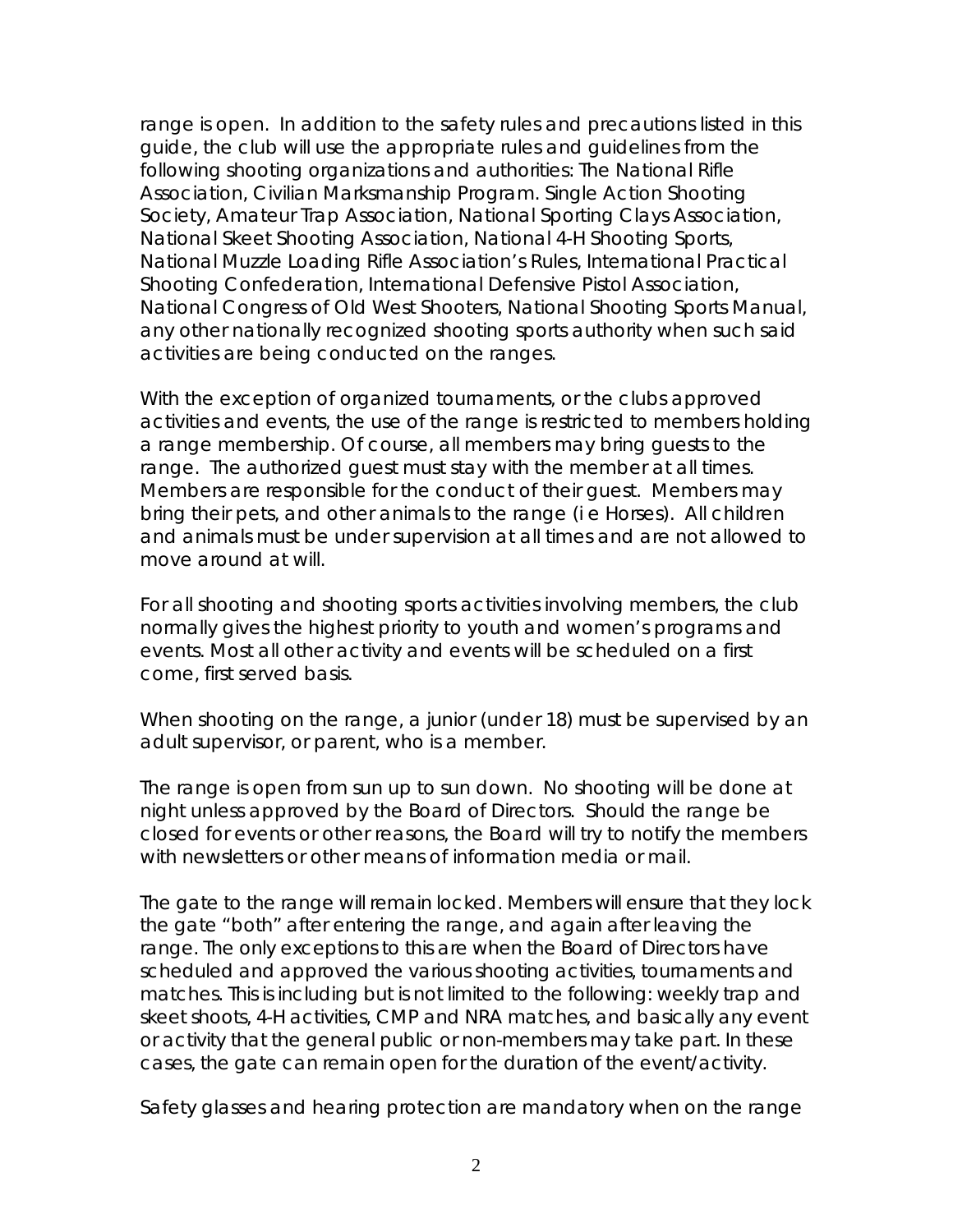during shooting, by shooters and spectators. All range members and guests are personally responsible for range safety, and safe shooting. Everyone will wear eye and ear protection when in close proximity of personnel discharging firearms at the Worland Shooting Complex.

Any firearms or other property of the WSC is NOT to leave the range boundaries without the written approval of the Board of Directors.

The use of contraband, illegal drugs, mind altering prescription medications, and alcohol is prohibited on the Worland Shooting Complex. If you are under the influence of drugs or alcohol, then you do not belong on the range. Members should report any contraband, illegal drugs, or intoxicated behavior to the police, and then to the Worland Shooting Complex Board of Directors. Members, who violate these rules, can lose range privileges, and may face criminal, and/or civil legal consequences.

No one is permitted to shoot at wildlife. Hunting or shooting live animals is prohibited. Even during hunting season, the hunting or shooting of game such as deer, antelope, rabbits, birds, or any wildlife is not allowed without permission of the Board of Directors. The shooting of predators, such as prairie dogs, jack rabbits, coyotes and other such varmints is prohibited unless approved by the Board of Directors. Members who violate these rules can lose their range privileges, and may face criminal or other legal consequences.

The following materials are prohibited to be used as targets: including, but not limited to: containers that have hazardous material inside (i e paint cans), or bottles, or any type of glass item, or any type of container that may be under pressure. (i e spray cans). Explosive targets are prohibited unless approved by the Board of Directors. Personnel will not shoot at the number boards (yard markers), the target frames or target holders. Only Items and material that are designed and intended to be shot at, shall be used as targets. All targets shall be kept inside the boundaries of the range and placed in such a manner that all projectiles, be it from rifle, pistol, shotgun, or arrow, shall land and remain inside the range as best can be expected. Example: steel targets shall be placed with the top leaning forward, so the splatter goes into the dirt. All shooters will plan and aim all shots so that the projectiles will be kept inside the berms or designated shot falling areas. Persons who shoot or handle weapons carelessly, recklessly, or dangerously, or fail to follow these guidelines may lose their range privileges and their membership could be cancelled.

Since the Worland Shooting Complex is a passive range and a range officer or a duty supervisor is not normally on the range during hours of operation,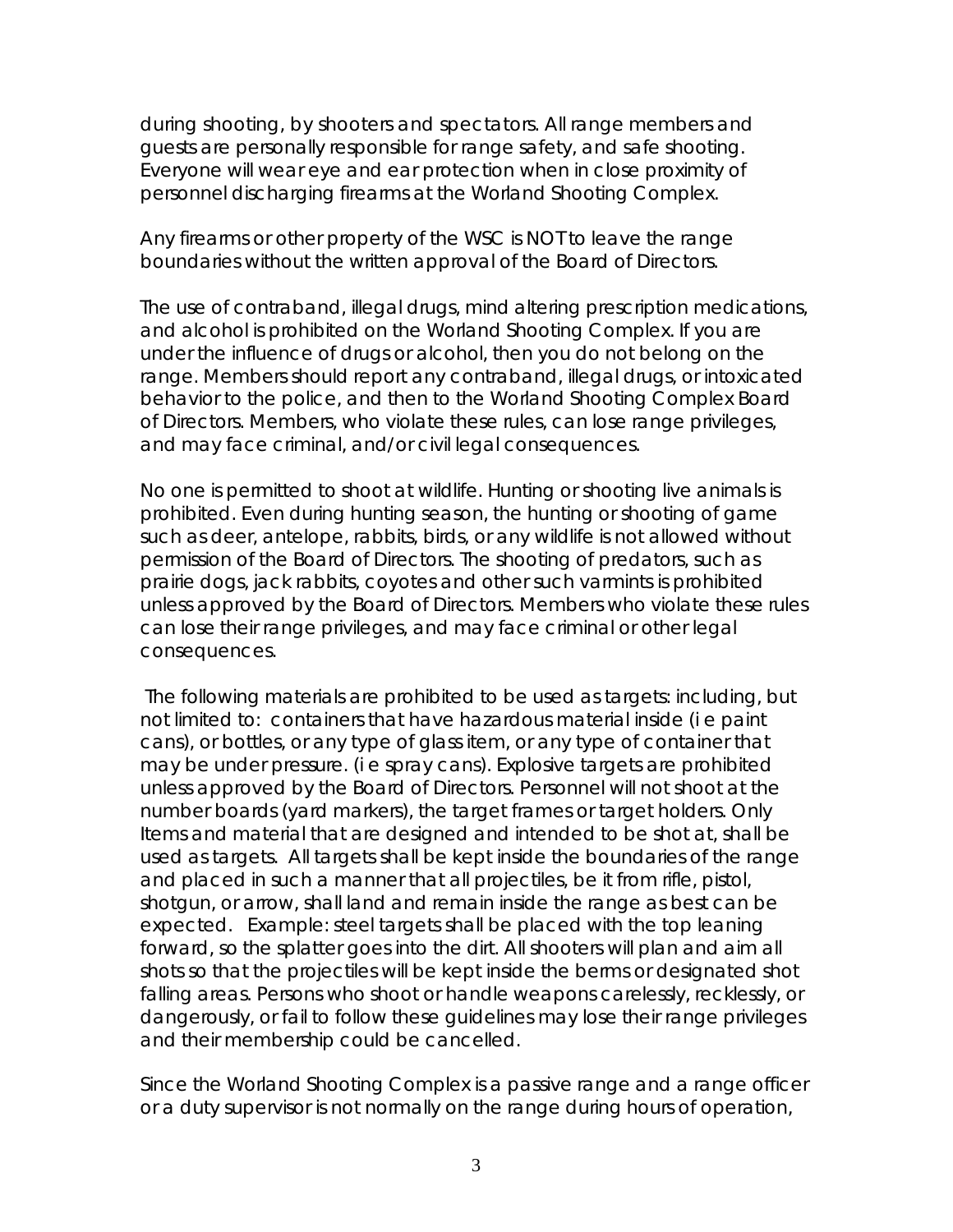the following safety precautions and gun handling procedures shall be observed at all times.

- A. No one is allowed forward of the firing line until all fire arms are unloaded, with actions opened, or the hand gun is securely holstered on the person
- B. Firearms that are not securely holstered will be unloaded and will not be handled while persons are down range. (Example: setting up targets)
- C. Handguns may be loaded and carried by personnel but must remain securely holstered while conducting shooting activities, unless that specific discipline requires said handgun to be unloaded, (example: cowboy action shooting, SASS)
- D. Take out what you bring in. It is the shooters/members responsibility to police brass and keep trash off the range. If you place a target, then remove that target and place it where it belongs once you're finished on the range.
- E. Everyone is a range officer and will sound off and notify other personnel when they see an unsafe condition. The first person on the range will act as a range officer and coordinate the firing line concerning down range access for target review and placement.
- F. When shooting activities are being conducted by a specific discipline such as weekly skeet or trap shoots, 4-H Shooting Sports, or an NRA/CMP match, or any similar type of shooting activity, the designated range officer will have absolute control of the firing line, and is responsible for the safe operation of the activity/event.

Organizations, or persons, or members, that wish to use the range for other than the normal, routine, individual shooting activity, shall be issued the request form (enclosure 1), containing the rules, required shooting plan, and general contact information. Once the Board of Directors has the needed information they will approve (or not) and schedule as required, the requested shooting activity.

Some shooting sports and activities may last longer than one day. Therefore when the club is hosting such activities and events, dry camping is allowed on the range. The Board of Directors will issue guidelines as required for such activities.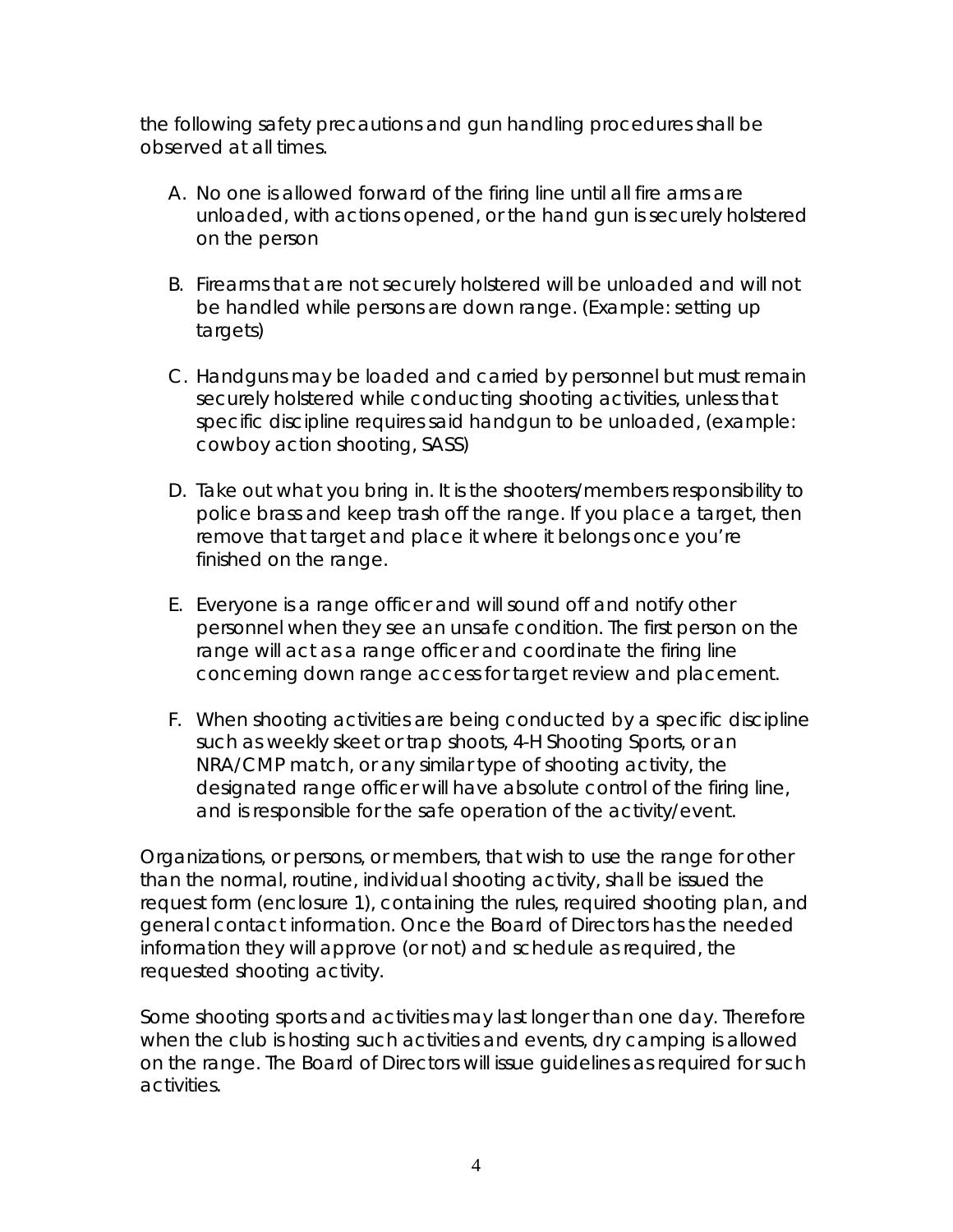This SOP will not contain requirements or guidelines for cost or fee's that may be charged for the use of the range. When organizations, persons, or members wish to use the range for special events, tournaments, daily, weekly, or monthly shoots, the Board of Directors will approve and schedule the activity, and inform the personnel responsible for conducting the activity/event, of the approved dates and cost/fee's for the use of the range.

The club shall post signs at all of the ranges where they conduct shooting activities to inform its members of the basic rules and other general information. These signs shall list the basic safety precautions for the designated disciplines of that particular range, such as Shotgun, Pistol, and Rifle etc. The following safety information shall be posted in the area of the front gate.

# (**Note: Think Gun Safety while on the Range**)

1. All guns are always loaded. Handle all firearms accordingly

2. Never let the muzzle cover anything you are not willing to destroy. Consciously keep the muzzle pointed in a safe direction at all times.

- 3. Keep your finger off the trigger until your sights are on the target.
- 4. Be sure of your target and what is beyond.
- 5. A "firearms safety", is a mechanical device that can fail.

The following pages of guidelines and requirements are for the various ranges and disciplines that are conducted on the Worland Shooting Complex Ranges. The requirements and guidelines listed below, are in addition to those listed above.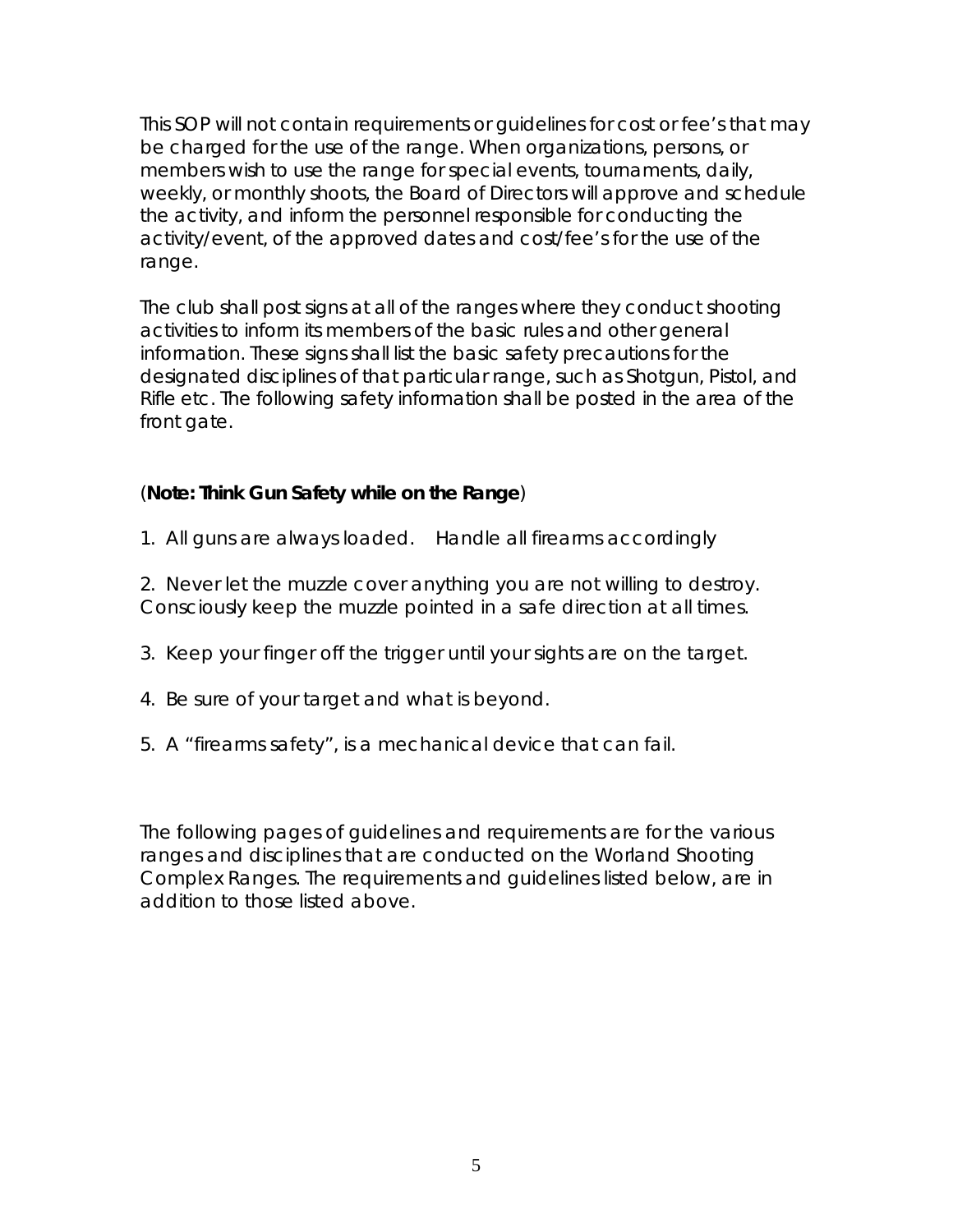# **Worland Shooting Complex Range**

# **Standard Operating Procedures**

### **Basic Rules and Guidelines for Shotgun Ranges**

In addition to other basic directives listed in this **SOP,** the following shall apply when conducting shooting practice sessions, registered shoots, tournaments, matches, and all shooting activities at the Worland Shooting Complex Shotgun Ranges. All shotguns shooting sports activities, daily, weekly, monthly, special events and tournaments will be scheduled (using the standard request form enclosure 1) and approved by the WSC Board of Directors. All personnel conducting said activities shall do so in accordance with the rules, guidelines, and standard operating procedures, as appropriate, from the following organizations as applicable, National Sporting Clays Association, National Skeet Shooting Association, Amateur Trap Association, National 4-H Shooting Sports, Boy Scouts/Cub Scouts, National Shooting Sports Manual, National Muzzle Loading Rifle Association's Rules, (the shotgun section), Single Action Shooting Society, or any other nationally recognized shotgun (discipline) shooting sport authority that the Worland Shooting Complex has the equipment to conduct. The basic idea is simple. The Skeet shooters will follow the Skeet Shooting Association rules, the Trap shooters will follow the Amateur Trap Association rules, the 5 stand shooters will follow rules listed in the Sporting Clays Association rules for 5 Stand, and the 4-H youth will follow the rules of the 4-H Shooting Sports, etc. Should conflicts of the rules occur, or disagreements between members, directors, or Range Officers take place, then those conflicts and issues shall be brought to the WSC Board of Directors to be resolved.

- 8 Gage is the largest Caliber allowed for use on the shotgun ranges.
- Positively no slugs, or flechettes, or buckshot are to be fired on the shotgun ranges
- Positively no tracer, incendiary, flare, signal star, pyrotechnic, or any C. S. gas or smoke canister type of ammo is to be used on the shotgun ranges
- The shotgun range is to be used only for patterning and or aerial shooting at clay targets.
- The use of shot sizes larger than  $#$  BB lead, or  $#F$  steel is prohibited
- Shotgun actions will be kept open at all times until at the firing station for your turn. This includes break open actions, such as over & under, as well as doubles barrels.
- Always check to ensure the gun is unloaded when coming off line or station
- Each shooter is responsible for picking up their empty hulls after firing.
- The trap and skeet ranges may be operated at the same time.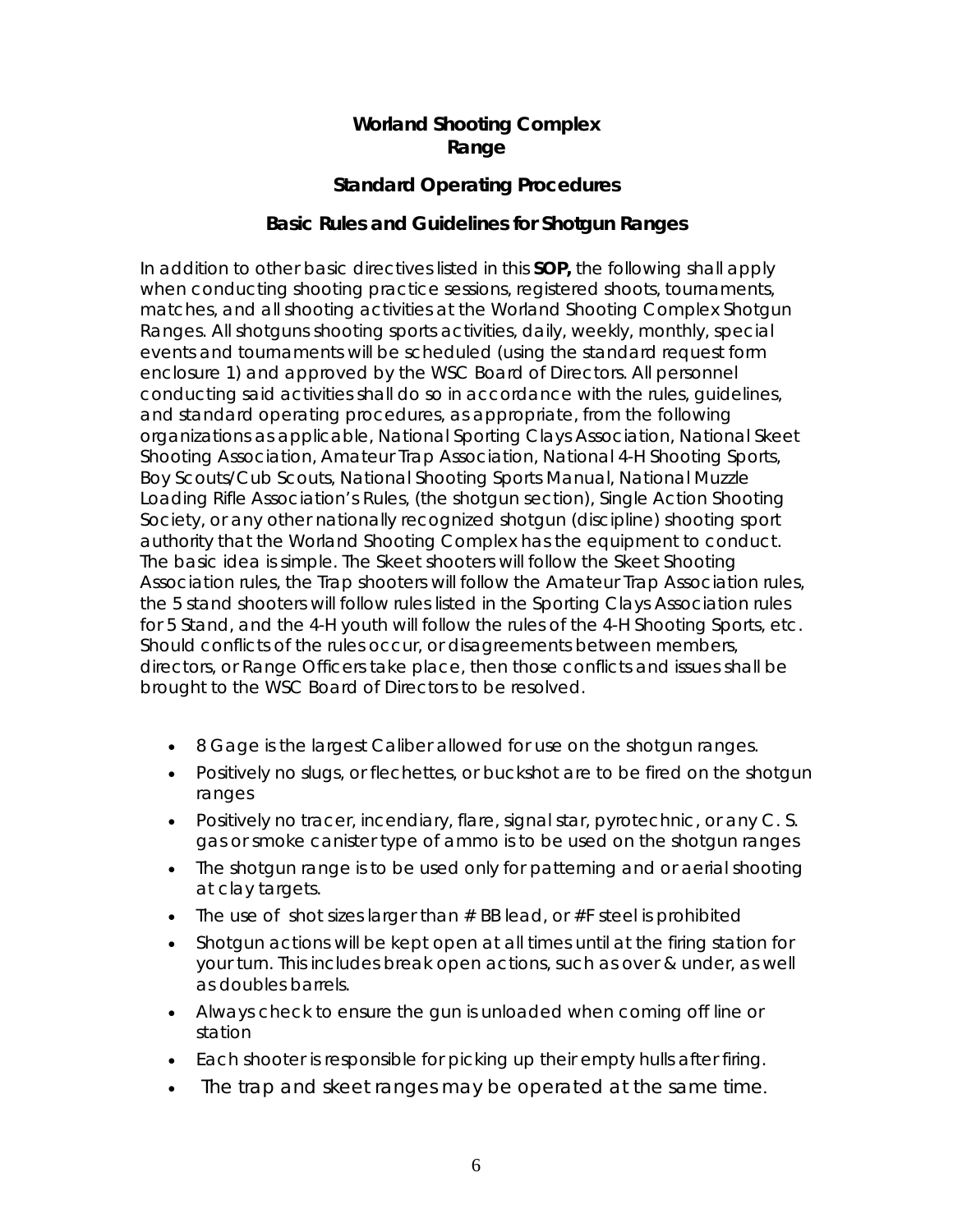# **The Rifle Range**

The rifle range is designed for all rifle, pistol and shotgun fire arms and ammunition. All fire arms, including machineguns, and all calibers are allowed up to and including the 50 caliber BMG. The rifle range is normally used by members and their guests to sight-in rifles and pistols, for general plinking, target shooting as well as for competitive shooting events such as NRA and CMP matches. It can be used for any event suitable for such purposes. All basic safety precautions, firearms handling, and shooting rules previously listed apply to this range as well as those listed below.

- The use of tracer, incendiary, pyrotechnic, or explosive ammunition is forbidden.
- Armor piercing ammunition shall not be used on any of the clubs steel targets
- The 50 BMG calibers shall not be fired at any steel targets belonging to the Worland Shooting Complex. Only paper targets should be used for this caliber.
- Steel targets are not to be shot with high power pistols and rifles closer than 200 yards. All steel targets will remain 200 yards or further from the firing line.
- All firearms will be fired so that the projectiles will remain inside the boundaries of the rifle range to the best of the shooters ability to do so.
- Regardless firearms, or caliber or ammo used, members, and/or their guests will be held accountable for any damage that occurs when shooting on the rifle range.
- The placement of all targets, both steel and target boards, (from 0) yards to 700 yards,) and the benches on the firing line, will be regulated by the Board of Directors, so as to ensure safe shooting practices, minimize cross fires, ricochets, blind spots, and other potential hazards. Not all targets will be accessible for shooting, from all benches.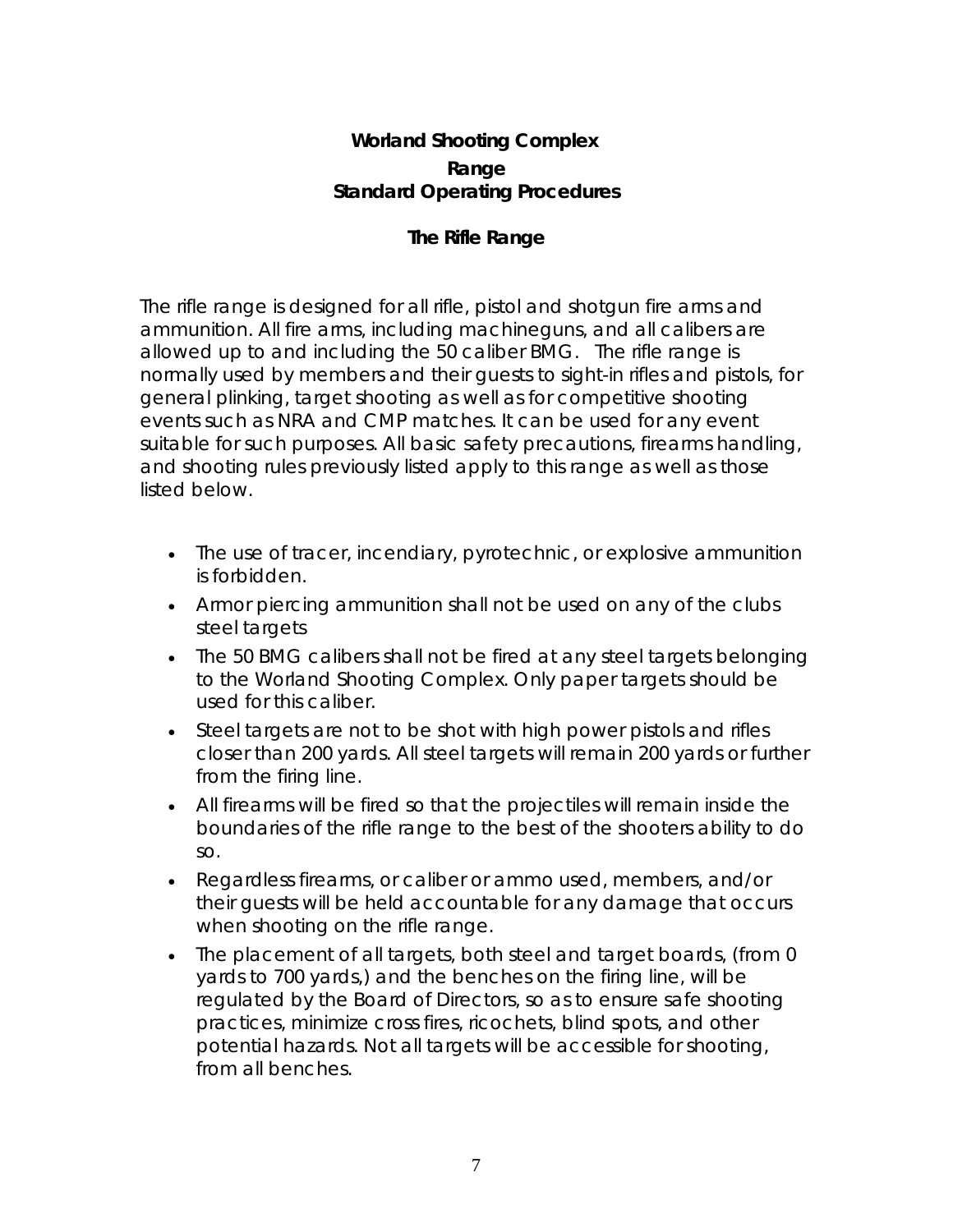# **The Rim Fire Range**

The Rim Fire Range is designed for small caliber rifles and pistols. Its use is limited to low power and low velocity firearms and ammunition. All basic firearm handling and shooting rules previously listed apply to this range as well as those listed below.

- Positively no tracer or incendiary ammunition is to be used on this range.
- No center fire rifle, pistol, or shotgun will be used on this range.
- Maximum velocity for any projectiles (ammo) is 1400 feet per second.
- Maximum weight for the projectile is 50 grains.
- The largest caliber bore diameter allowed is .230.
- Muzzle loading firearms are not normally used on this range.
- Regardless of caliber or ammo used, members may be held accountable for any damage that occurs to range property when shooting on this range.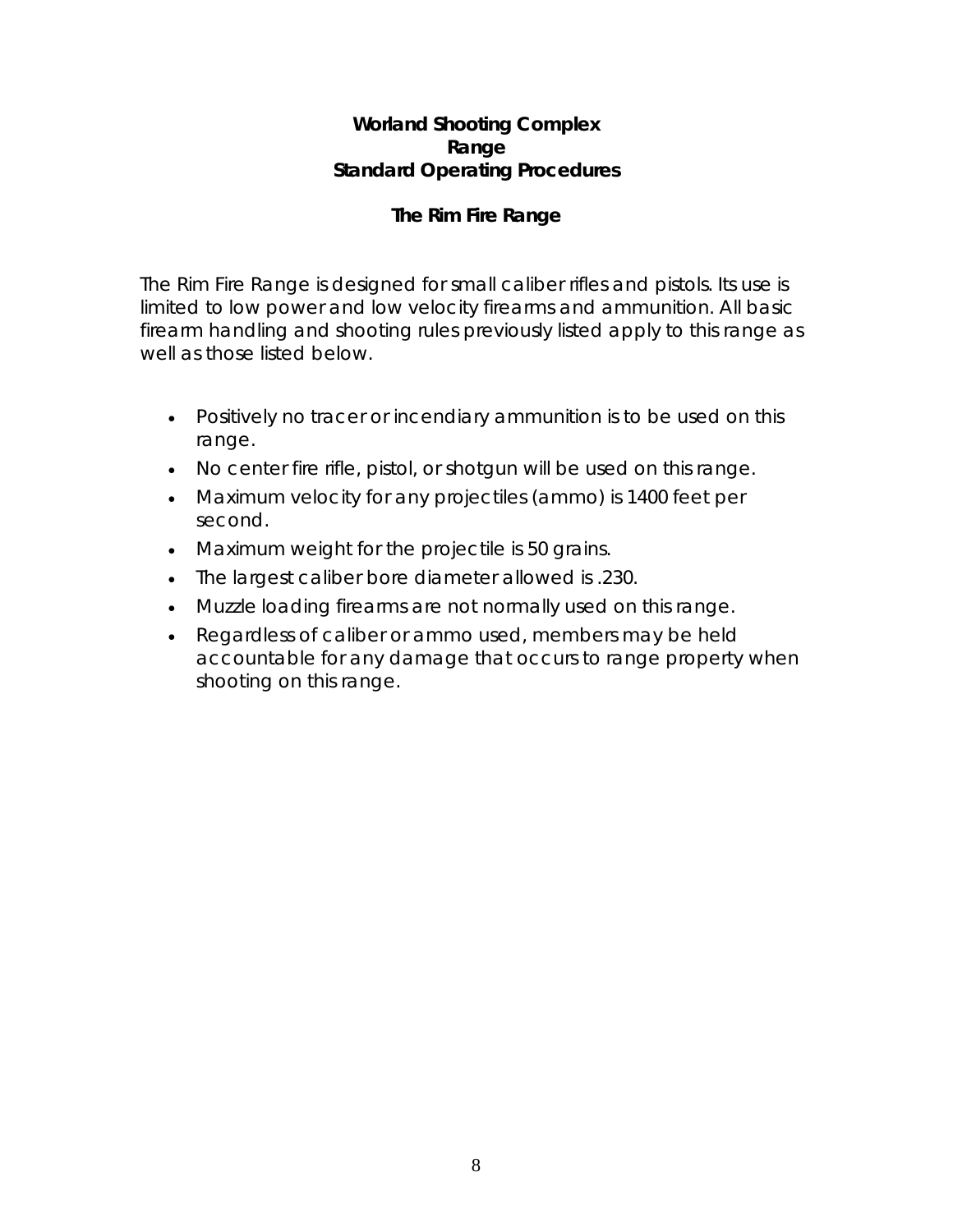## **The 100 Yard Range/Pit**

The 100 yard range/pit is designed for most all rifle, pistol and shotgun fire arms and ammunition. The only exception is that the 50 caliber BMG shall not be fired in this pit. The 100 yard pit's use is limited by its small size and width, and length. Only a few members can use the 100 yard pit at the same time. Its advantage is that it can help deflect the wind to a small extent. The 100 yard pit is normally used by members to fight off the wind and its effect on the size of the groups they can shoot at 100 yards. It can be used by the members, or anyone for most any event that will fit in the small area. All rules previously listed and all basic firearm handling and shooting rules of both the rifle and pistol ranges, apply to this range, (pit) as well as those listed below.

- The 50 caliber BMG is not to be used in the 100 yard pit.
- The 100 yard pit may be the safest place to shoot tracer, incendiary or flare ammunition, when ground is clear of weeds and grass, and is wet, and is authorized by the Board of Directors.
- Steel targets are not normally used in the 100 yard pit (exception for the 22 rim fire silhouette targets). The use of other steel targets will be approved by the board.
- Muzzle loading firearms may be used in the 100 yard pit.
- All guns will be fired so that the projectiles will remain inside the berms of the 100 yard pit.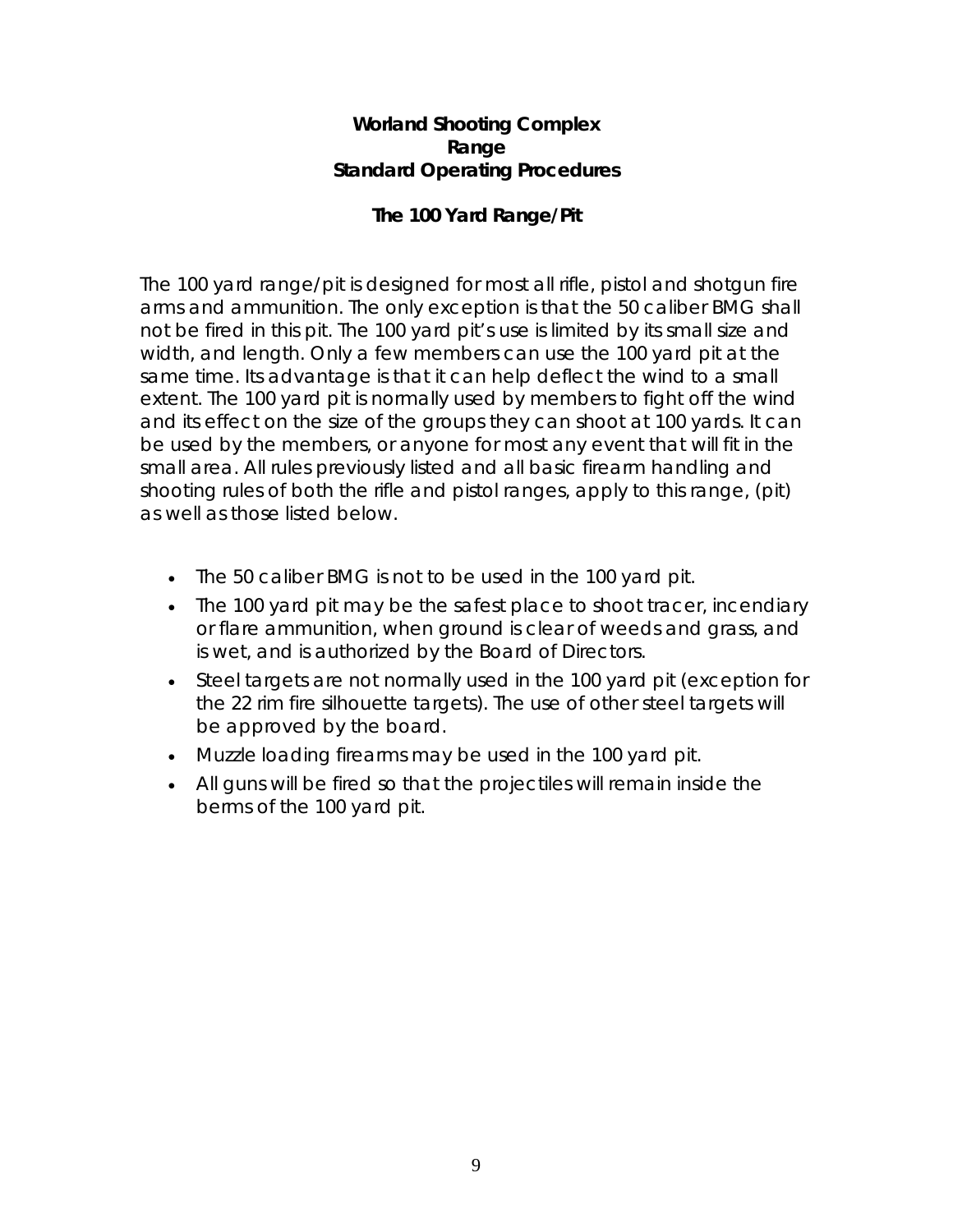#### **Pistol/Hand Gun Ranges All basic firearm handling and shooting rules previously listed apply to the pistol ranges as well as those listed below.**

- Positively no high power rifles are to be used on the pistol ranges. Examples include but are not limited to, 30-30, 243, 45-70, 7mm mag. 30-06 etc.
- Only pistols can be used on the pistol ranges steel targets.
- Magnum pistol calibers are not to be shot at steel targets on the pistol ranges.
- The largest caliber pistol that may be used on the pistol ranges steel targets is 45.
- Maximum velocity of any caliber to be used on the pistol ranges steel targets is 1100 fps. Make sure your ammo does not put dents in the steel targets, or other wise damage the steel targets.
- The steel targets on the pistol range are for medium and light performance ammo such as 32, 38 special, 9mm, and 40 Smith and Wesson and 45acp, and low velocity cowboy action ammo.
- *Minimum* distance personnel will be when shooting at the pistols ranges steel targets is 7 yards, (21 feet) from the target.
- Pistol caliber rifles, (i e cowboy action & 357, 44-40, 45 Colt, etc.) can only be used on paper targets. Pistol caliber rifles (including 22 rim fire) will not be used on the pistol range steel targets. Cowboy action Shooting Events can be conducted with permission of the board of directors.
- Regardless of caliber or ammo used, members and/or their guests will be held accountable for any damage that occurs when shooting the steel targets on the pistol ranges.
- Tracers, incendiary, and armor piercing ammo is prohibited on the pistol range.
- All guns will be fired so that the projectiles will remain inside the berms of the pistol ranges.
- Muzzle loading firearms, both pistol and rifle may be use on the pistol ranges. Muzzle loading rifles will not be used on the pistol ranges steel targets.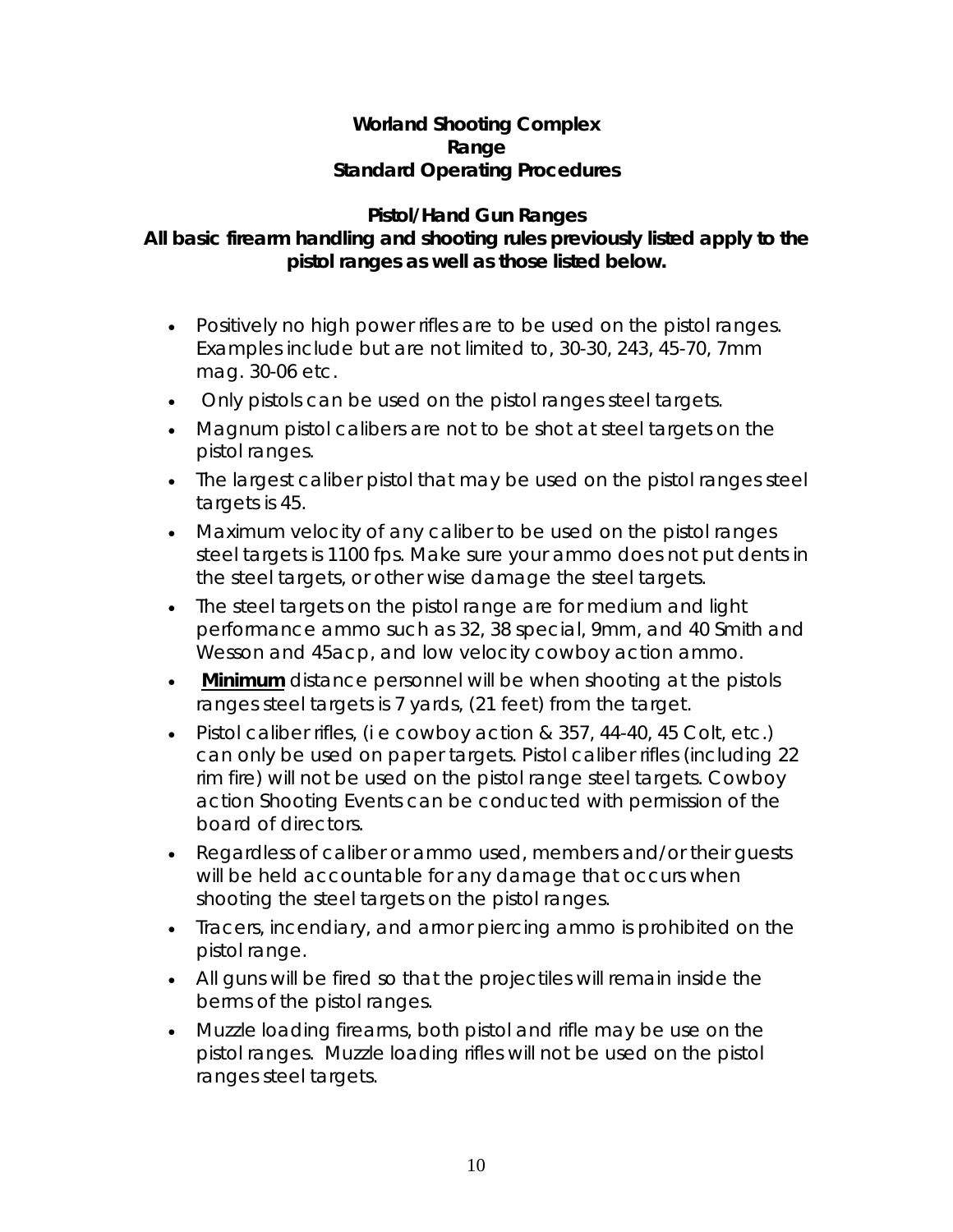## **Worland Shooting Complex Range Rules Standard Operating Procedures Long Range Shooting Procedures 800,900, & 1000 yards.**

The Board of Directors must give approval before anyone can conduct shooting activities from the 1000 yard berm. Normally, only the NRA High Power Rifle or NRA Black Power Rules are used when conducting long range shooting events/ activities involving the use of the pits. Should other procedures or discipline rules be used (such as for a gong shoot) then it must be noted by the person or organization on the WSC application request, and approved by the Board of Directors. This is to ensure an understanding by the Board of Directors concerning the activities that are to take place, and that all safety requirements have been met.

Standard safety rules must be adhered to when shooting on the 1000 yard berm including:

- Visibly check the pistol ranges, shooting pit, 22 range, rifle range, out house, and skeet range, and ensure no persons or vehicles are in those areas just prior to beginning of any firing or shooting preparations.
- Signs or vehicles must be placed in each road that is on each side, of the 1000 yard berm, to ensure no one can pass when firing and shooting activities from the berm is being conducted.
- Communication must be established between the firing line (1000 yard berm) and the pits, and personnel and vehicles must be behind the firing line, or safely in the pits, and the command 'pits are sealed' is given, prior to the start of firing.
- A sign must be placed at the entrance to the Worland Shooting Complex informing members that the range is in use for the long range shooting event/activity.
- Note: "The trap range" is the only range that can conduct operations when long range shooting events/activities taking place on the 1000 yard berm.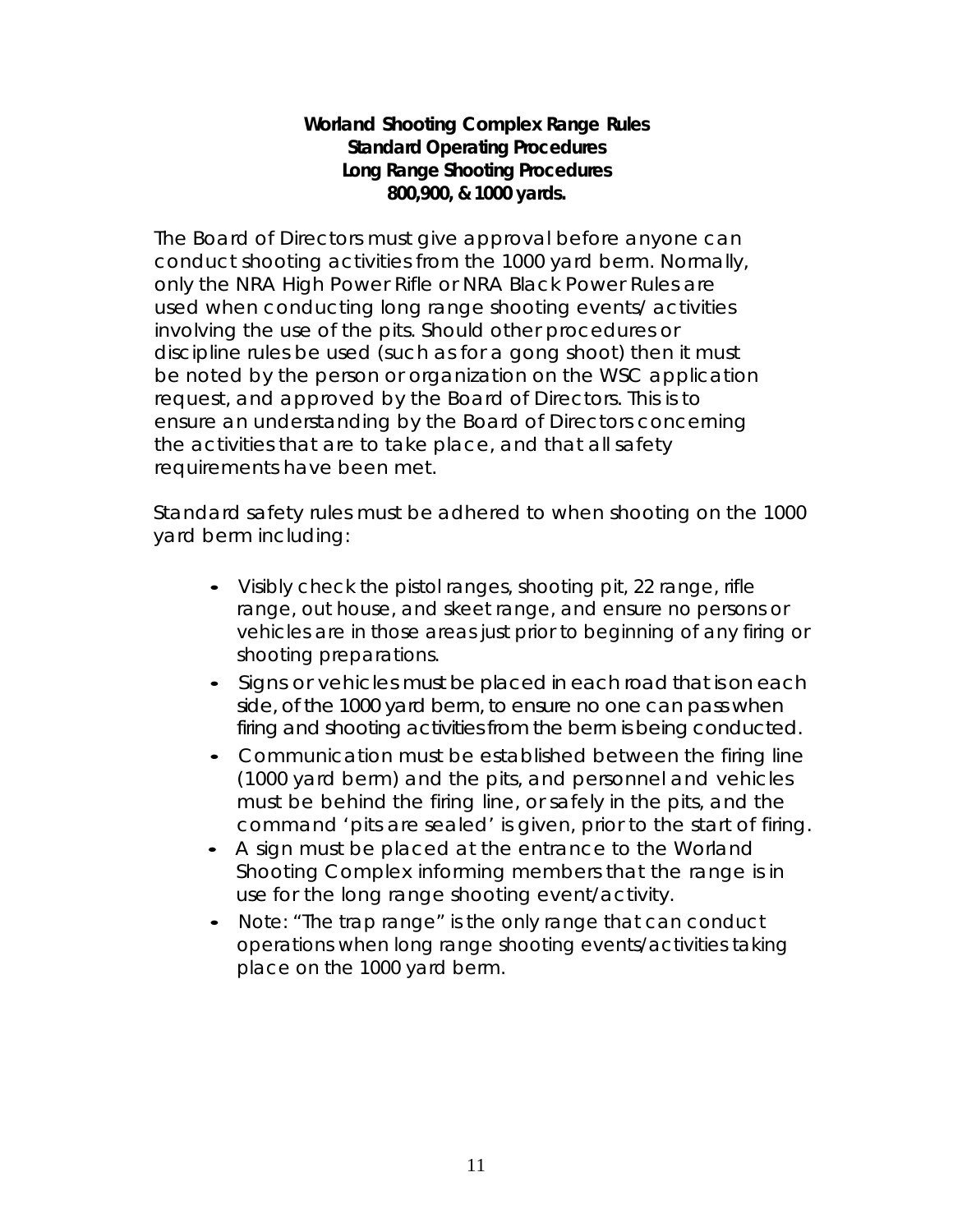# **The Archery Range The general rules and guide lines listed above in this SOP apply to the archery range as well as the following.**

- The Worland Shooting Complex shall follow the most up to date guidelines, rules, and recommendations of the IFAA & NFAA as applicable to our situation and needs.
- Firearms, including air rifles and pistols shall not be used on the Archery Range.
- Only targets and back stops that are intended for archery will be used. No cans, bottles, or breakable targets.
- Only those personnel authorized by the board of directors will drive vehicles on the archery range. Everyone else will walk, in order to minimize damage to the trails.
- Do not point the bow/arrow at any one, and do not handle or draw bow/arrow while people are down range. (i.e. checking/sitting targets)
- Since "Archery" (Bows & Arrows) are dangerous, and can be used as weapons, all of the basic safety guidelines previously listed for firearms shall apply to archers and the archery Range, as applicable.
- The use of Broad Heads, and Broad Head arrows is forbidden. They are too destructive to the clubs targets.
- Cross Bows are permitted for use "except" on the small animal targets.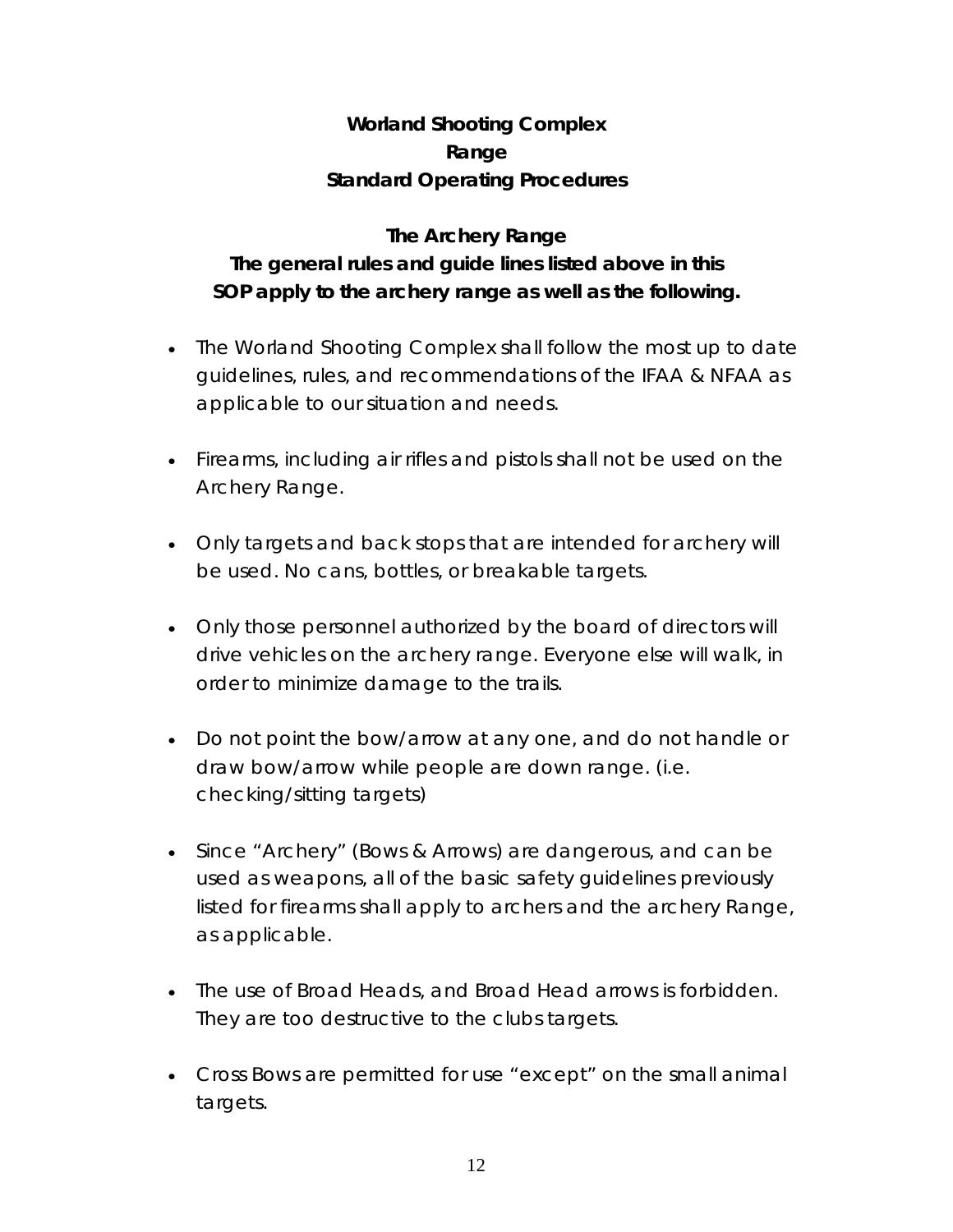# **Worland Shooting Complex Rules and Request Forms (Enclosure 1)**

All shooting events, tournaments, activities, and shooting matches for all ranges and shooting disciplines must be approved by the Worland Shooting Complex Board of Directors and be scheduled on the calendar. This includes, but is not limited to weekly, and monthly shoots on all ranges, "Shotgun, Rifle, Pistol, etc," when an individual or group of people wish to have that particular range reserved for their use. If a range is not reserved, then it must be shared by all. If the range is reserved, then that individual or group of people has priority. Also, when the range is reserved for shooting events and activates, then the gate can be left open for non-members to enter during the time the range is reserved. All shooting events, activities and disciplines will use the standard rules and course of fire. Events and activities other than standard courses of fire and disciplines, (example a gong match or a combat match) must be approved by the Board prior to the start of the shooting activity or event. If a non-member should request the use of range for an event or activity, then a member must sponsor that non-member/group/organization.

#### **For All Ranges as Applicable**

#### **Prior to the shooting activities:**

- A notice should be placed either on the internet site, in the club news letter or in the local paper, informing the public/members that a shooting activity will be conducted and which exact range will be in use and for how long.
- <sup>A</sup> sign should be placed at the entrance to that range area informing members that the range is in use for the activity (other ranges or areas may need to be roped off to prevent entrance)

#### **Standard safety rules must be adhered to including:**

• Communication must be established between the firing line and the pits, and personnel and vehicles must be behind the firing line, or safely in the pits, and the command 'pits are sealed' is given, prior to the start of firing. All persons must follow the directions of the Range Officer.

#### **During the shooting activities**

- The Range Officer will give the commands and control the firing line.
- The Range Officer will collect any fees for submission to the Club and will be responsible for proper use of the clubs targets and equipment as well as good order and adherence to standard safety rules.

#### **Following the shooting activities :**

- All garbage and target debris must be policed and put in the dumpsters provided.
- All range equipment, targets and target board carriers must be put away. All safes, sheds and houses must be locked and secured. A note communicating the number of shooters and any fees must be submitted to the Club no later than 30 days following the shooting activities. **Worland Shooting Complex, P.O. Box 894,Worland, WY 82401**